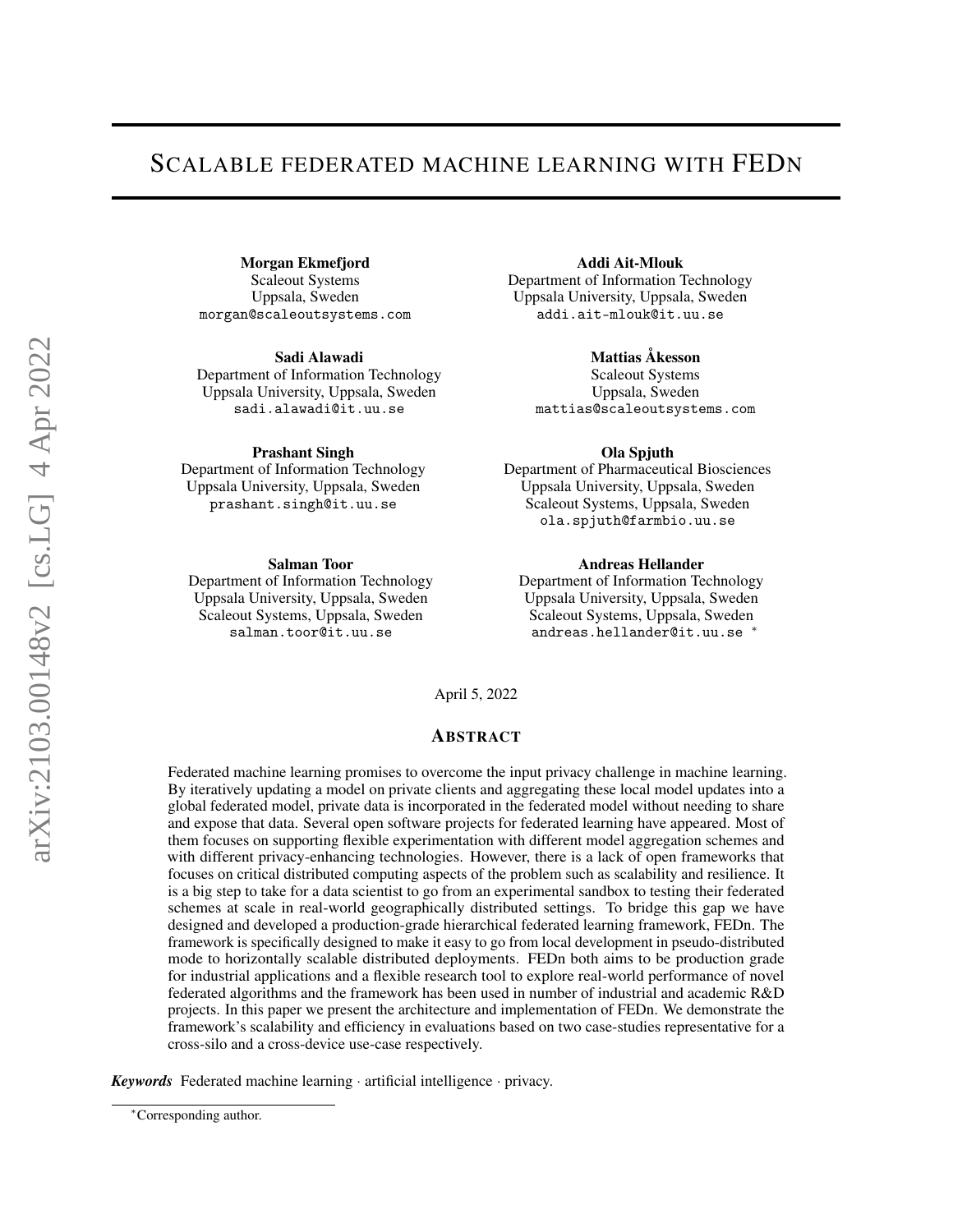# 1 Introduction

Federated machine learning (FL)  $\left[1, 2\right]$  $\left[1, 2\right]$  $\left[1, 2\right]$  is a promising solution to the input data privacy problem in machine learning. In FL, multiple parties, or clients, jointly train a machine learning model while keeping all training data local and private. Instead of moving data to a central storage system, computation is brought to data at each local client site, and incremental model updates are computed and then combined into a global model according to some aggregation scheme. In this way, only model parameters are shared. The majority of work has dealt with artificial neural networks  $[1, 3, 4, 5]$  $[1, 3, 4, 5]$  $[1, 3, 4, 5]$  $[1, 3, 4, 5]$  $[1, 3, 4, 5]$  $[1, 3, 4, 5]$  $[1, 3, 4, 5]$ but there is also research done on federated versions of other statistical learning methods such as random forests [\[6\]](#page-12-5).

FL is structurally similar to distributed optimization for statistical learning [\[7,](#page-12-6) [8,](#page-12-7) [9\]](#page-12-8) but differs in a number of important ways. Foremost, in FL there is no control over how the data is distributed over the participating computational nodes. Hence, data cannot be assumed to be balanced or IID across nodes. This is in stark contrast to distributed learning where we are in full control of the data partitioning and are this able to devise optimal partitions for convergence and load balancing. Moreover, whereas distributed learning typically occurs on reliable cluster infrastructure with high network performance and low failure rate, in FL clients can become unavailable at any time, and communication between client and server takes place over a high-latency network (the internet). Consequently, how to optimally balance local training iterations with global synchronization to avoid poor convergence and to minimize communication rounds are central research questions [\[4,](#page-12-3) [10,](#page-12-9) [2\]](#page-12-1). Benchmark suits targeted at the exploration of federated learning algorithms have also been proposed [\[11\]](#page-12-10).

Real-world federated learning software needs to be robust, resilient, and highly scalable distributed systems capable of handling both scaling to a large number of edge-clients, and scaling to large model sizes. The design and implementation of such a framework is the main contribution of this paper. Due to a tiered architecture inspired by the MapReduce programming model, FEDn users can implement a wide range of federated learning schemes by adhering to a structured and familiar design pattern, with the framework then assuring that the schemes will be highly resilient and horizontally scalable. FEDn aims to be easy-to-use and agnostic when it comes to the ML-framework used by clients while supporting high-performance federated training in real distributed settings. It is thus well-suited as a tool for research that bridges the machine learning aspects of the problem and the systems aspect of the problem, as well as for running federated learning deployments in production.

FEDn has been used to implement a number of federated learning projects including a Federated Electra by the Swedish National Library, Federated Object Detection for Baltic seabirds by AI Sweden and Zenseact researchers, and fully distributed deployments of FEDn is available for wide use by researchers and Swedish industry partners in the strategic edge computing testbed AI Sweden EdgeLab. Links to these examples and others are collected and at the Scaleout organization on GitHub. FEDn is also the core enabling framework for federated machine learning in the SESAR project AICHAIN.

We make the following main contributions:

- We propose a tiered system architecture based on hierarchical FL and inspired by the MapReduce programming model. In this way we provide a programming pattern for FL applications that ensures highly scalable and resilient federated learning for cross-silo and cross-device scenarios.
- We provide a highly efficient open source framework, FEDn, implementing the proposed architecture. FEDn lets a user go from local testing and development to production-grade geographically distributed deployments with no code change.
- We provide performance benchmarks based on thousands (cross-device) of geographically distributed clients and for machine learning model sizes ranging from a few kB to 1GB (cross-silo). Systematic and geographically distributed benchmarks of live federated training at this scale has, to the best of our knowledge, not been reported previously.

The remainder of this paper is organized as follows. Section [2](#page-1-0) gives a background and surveys related work. Section [3](#page-3-0) explains the architecture and implementation of FEDn. In Section [4](#page-7-0) we demonstrate the performance and scalability of the framework through experiments on both cross-silo and cross-device use-cases. Finally, Section [5](#page-12-11) concludes the work and outlines future directions.

# <span id="page-1-0"></span>2 Background

### 2.1 Horizontal and vertical federated learning

It is common to divide federated learning cases in two distinct categories [\[12\]](#page-13-0). In *horizontal FL* the data is assumed to be partitioned by example, i.e. the feature space are assumed to be (nearly) the same between different participants (for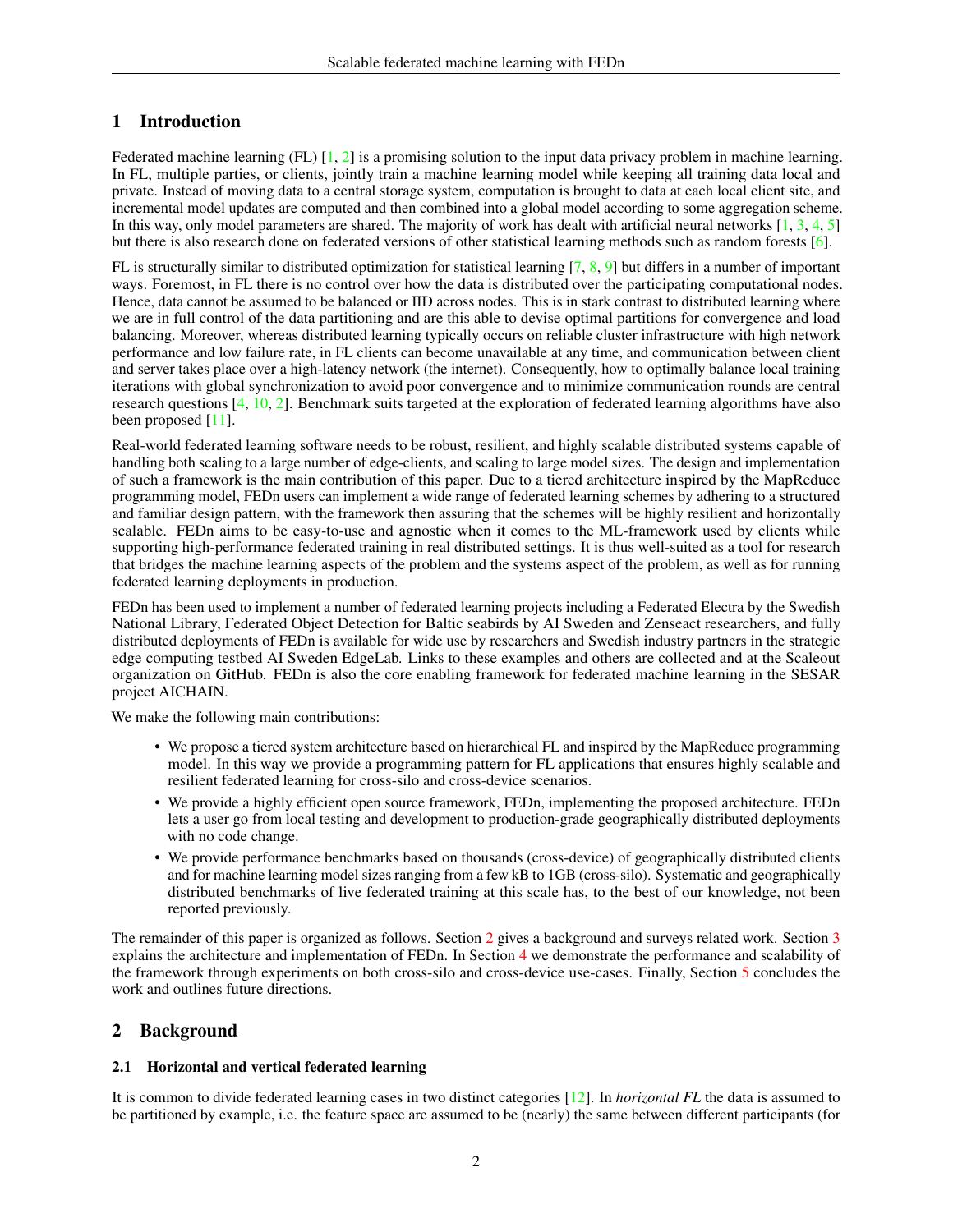example different scientific instruments sharing performance metrics but operating in different conditions and owned by different companies). In *vertical FL* the data is assumed to be partitioned by features, i.e. different participants might hold different types of information about the same example (for example a bank and an insurance company holding different types of data about the same customer). The present study focuses on horizontal FL applications. The majority of FL solutions in literature fall in the horizontal FL category, often based on Artificial Neural Networks (ANNs), and perform synchronous batch-based training rounds, see e.g. [\[13,](#page-13-1) [14\]](#page-13-2). Recently, Bonawitz et al. [\[4\]](#page-12-3) proposed a high-level design of a scalable cross-device framework based on TensorFlow where the focus is on horizontal FL training. Kewei et al. [\[15\]](#page-13-3) introduced a lossless federated training scheme based on secure XGBoost for vertical FL.

Federated averaging (FedAvg) [\[1\]](#page-12-0) is the most widely used method for horizontal FL. It is a decentralized version of stochastic gradient descent (or in general any method that relies on a gradient update scheme) where in one *round* of training, a subset of  $M$  participating clients receive a copy of the latest global model and execute  $K$  local epochs ( complete passes over data) of training, updating  $f(w_k)$  locally on their own private datasets  $D_k$ . They then send the updated weights  $w_k$  to the server which averages those weights:

$$
w^{(i)} = \sum_{k=1}^{M} \frac{n_k}{n} w_k^{(i)}.
$$
 (1)

These averaged weights are then communicated to all clients and this concludes one *round* of training. The currently supported scheme in FEDn is based on a hierarchical implementation of FedAvg. The choice of hyperparameters, in particular the number of local epochs  $K$ , critically influences the convergence rate and overall training efficiency - a too large value risks local overfitting and slow convergence of the global model, while a small value increases the number of communication rounds. Optimal values will depend both on the model, the number of clients and the data distribution over clients. In a recent study, Pang et al. [\[16\]](#page-13-4) investigated the impact of the data heterogeneity problem in FL. Another study proposed a self-balancing federated learning framework Astraea [\[17\]](#page-13-5) to deal with imbalanced clients' data. Lim et al. [\[18\]](#page-13-6) presented a number of different strategies to address communication overhead and unreliable network speed. In this paper we do not aim to select optimal hyperparameters for our use-cases, but rather focus on the cost of executing each round as a function of number of clients and model size (system performance rather than model performance).

#### 2.2 Cross-device vs cross-silo use cases

We can distinguish between two major settings based on the nature of the use-case and participant/client type [\[2\]](#page-12-1). In *cross device learning* the target is typically a very large amount of stateless, low-powered clients engaging in relatively cheap, short bursts of computation. Clients can for example be cell phones, IoT devices or vehicles, and data is partitioned horizontally. For *cross-silo* use-cases, clients are larger entities with more local computational power and storage capability. Data can be partitioned horizontally or vertically. In cross-device learning, communication overhead and handling failed connections are key challenges, whereas cross-silo learning can be both computationally and communication constrained and models are relatively large (MBs to GBs). FEDn aims to support the requirements across both these axes of federated learning though a horizontally scalable architecture.

#### 2.3 Privacy-enhancing technologies

The core contribution of FL in the wider context of privacy-preserving machine learning is to enhance input privacy by allowing training data to remain withing the full control of the data owner. Compared to alternatives such as homomorphic encryption (HE) which allows computation directly on encrypted data [\[19\]](#page-13-7), FL accommodates a wider range of algorithms. *Output privacy* deals with the inverse problem of what can be learnt about the input data from making predictions with the resulting global model. Differential privacy (DP) can be used to add controlled noise to carefully chosen stages of the model construction pipeline in order to make it harder to reverse engineer input data [\[20\]](#page-13-8). It is common to combine FL with HE and DP  $[21]$ , at least with synchronous model update primitives  $[2]$ . Multiparty computation (MPC) can also be used for secure aggregation of models to minimize risk for information leakage [\[4\]](#page-12-3).

A comprehensive overview of the current state-of-the art in FL along with a survey of privacy-enhancing technologies and security is provided by Kairouz et al. [\[2\]](#page-12-1).

In this paper we focus on efficient implementation of the core primitives of FL, but we note that privacy-enhancing technologies, in particular differential privacy and multiparty computation, could be accommodated in the framework with no or limited architectural modifications.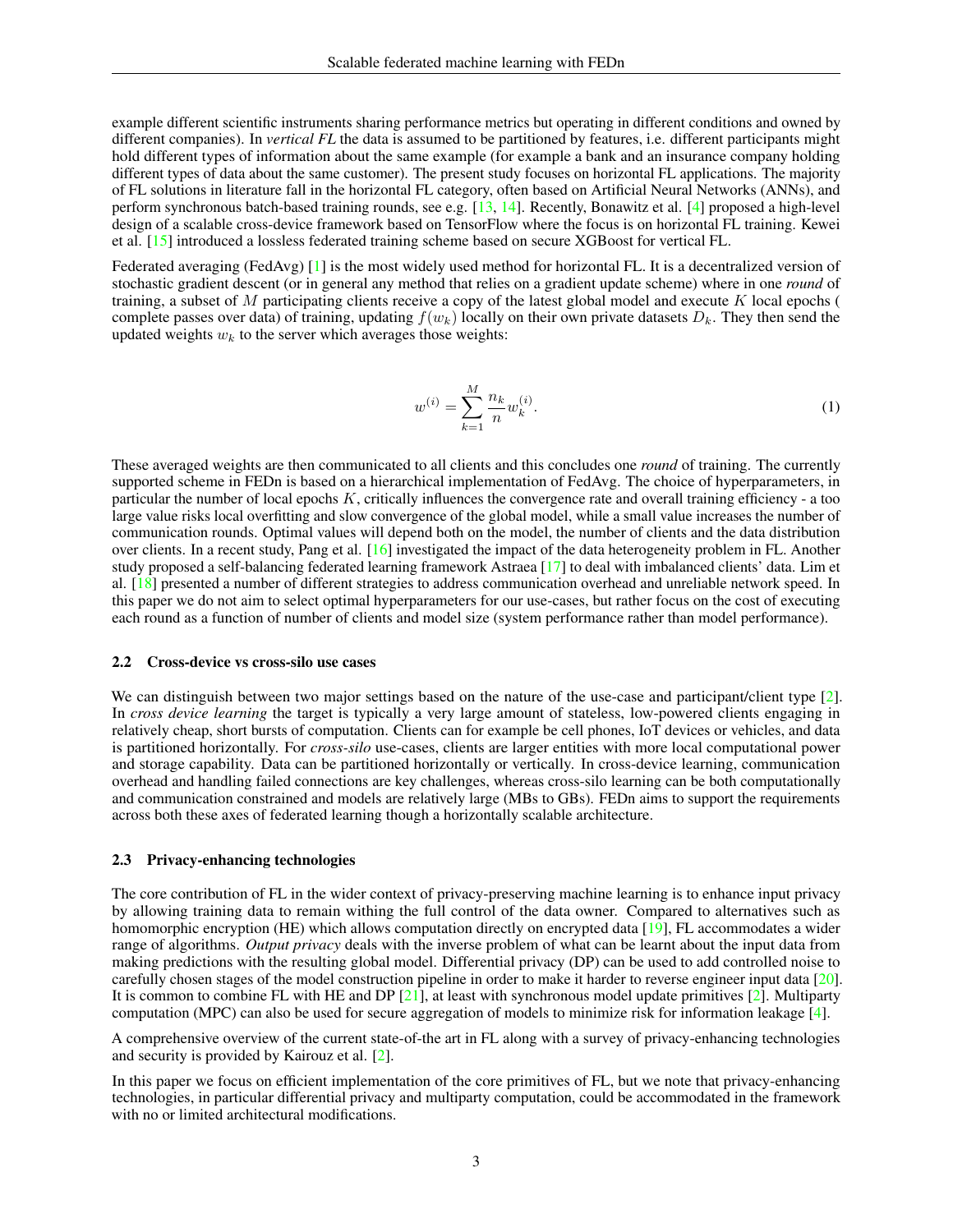### 2.4 Related work

Several open-source frameworks for FL have been developed, including the following ones [\[18\]](#page-13-6).

- 1. TensorFlow Federated (TFF).<sup>[2](#page-3-1)</sup> TFF comprises two layers: Federated Learning and Federated Core. The former is a high-level interface that supports users to apply FL without the need for implementing FL algorithms personally. The latter enables users to implement and experiment new or customized FL algorithms. TFF supports the simulation of the distributed training of FL models but executes only on a single machine.
- 2. PySyft<sup>[3](#page-3-2)</sup> leverages deep learning, secure multiparty computation, and differential privacy to train privacypreserving FL models in untrusted environments [\[21\]](#page-13-9). The framework is based on PyTorch and provide a native Torch interface.
- 3. FATE  $<sup>4</sup>$  $<sup>4</sup>$  $<sup>4</sup>$  is an open-source framework developed by Webank [\[22\]](#page-13-10). It exploits secure computation protocols to</sup> train FL models using different algorithms, such as decision trees, logistic regression, transfer learning, and deep learning.
- 4. FedML $<sup>5</sup>$  $<sup>5</sup>$  $<sup>5</sup>$  is an open-source library developed to facilitate the development and benchmarking of FL algorithms.</sup> FedML supports on-device training, distributed computing, and single-machine simulations. Further, it provides generic API design and reference baseline implementations [\[23\]](#page-13-11).
- 5. Paddle $FL^6$  $FL^6$  is an open-source framework that supports the replication and comparison of FL algorithms as well as the deployment of FL systems in distributed clusters.
- 6. TiFL is a Tier-based Federated Learning System that groups clients into tiers based on their training performance to mitigate the straggler problem caused by the heterogeneity of clients' capabilities or data quantity. [\[24\]](#page-13-12).
- [7](#page-3-6). FLOWER<sup>7</sup> is a new open-source framework-agnostic by design that promotes various aggregation algorithms and deep learning frameworks (e.g. Tensorflow, MXNet,TFLite and PyTorch). Moreover, Flower supports training and evaluation on heterogeneous real-edge devices and multi-cluster nodes. [\[25\]](#page-13-13).

In addition to the frameworks mentioned above, OpenFL proposed by Intel specializes in healthcare use-cases [\[26\]](#page-13-14). NVIDIA has recently open sourced a standalone python library called NVFlare [\[27\]](#page-13-15).

Unlike the above mentioned frameworks, the main aim of FEDn is to provide a production-grade and frameworkagnostic distributed implementation with strong scalability and resilience features supporting both cross-silo and cross-device scenarios. To this effect, FEDn implements a two-tiered hierarchical federated learning architecture with a framework based loosely on the well-known MapReduce programming pattern. The work most closely related to ours is the architecture proposed in [\[4\]](#page-12-3), where the authors seek to provide load-balancing capabilities through replication of local servers (with a similar role as combiners in our terminology, see the following sections). However, to the best of our knowledge no open source implementation associated with the work is available, and our work goes beyond that work in the size and scale for large model updates, and in terms of resiliency features.

# <span id="page-3-0"></span>3 A flexible and horizontally scalable architecture for federated learning

### 3.1 Architecture overview

Fig. [1](#page-4-0) illustrates the logical architecture of FEDn. Inspired by the map-reduce paradigm, a well-known scalable distributed systems design, the system consists of three logical tiers. The first tier consists of geographically distributed *clients*. A client is responsible for local model updates and interfaces with the local data source. Clients are the only entity that touches the private datasets.

The second tier is composed of one or many *Combiners* and a *Reducer*. Combiners are stateless servers with responsibility for coordinating updates from their own subset of clients. Together, the combiners and reducer make up the *FEDn network*. The number of combiners needed in such a network depends on the number of clients and the size

<span id="page-3-1"></span> $^{2}$ <https://github.com/tensorflow/federated>

<span id="page-3-2"></span><sup>3</sup> <https://github.com/OpenMined/PySyft>

<span id="page-3-3"></span><sup>4</sup> <https://github.com/FederatedAI/FATE>

<span id="page-3-4"></span> $5$ <https://fedml.ai/>

<span id="page-3-5"></span> $^6$ <https://github.com/PaddlePaddle/PaddleFL>

<span id="page-3-6"></span><sup>7</sup> <https://github.com/adap/flower>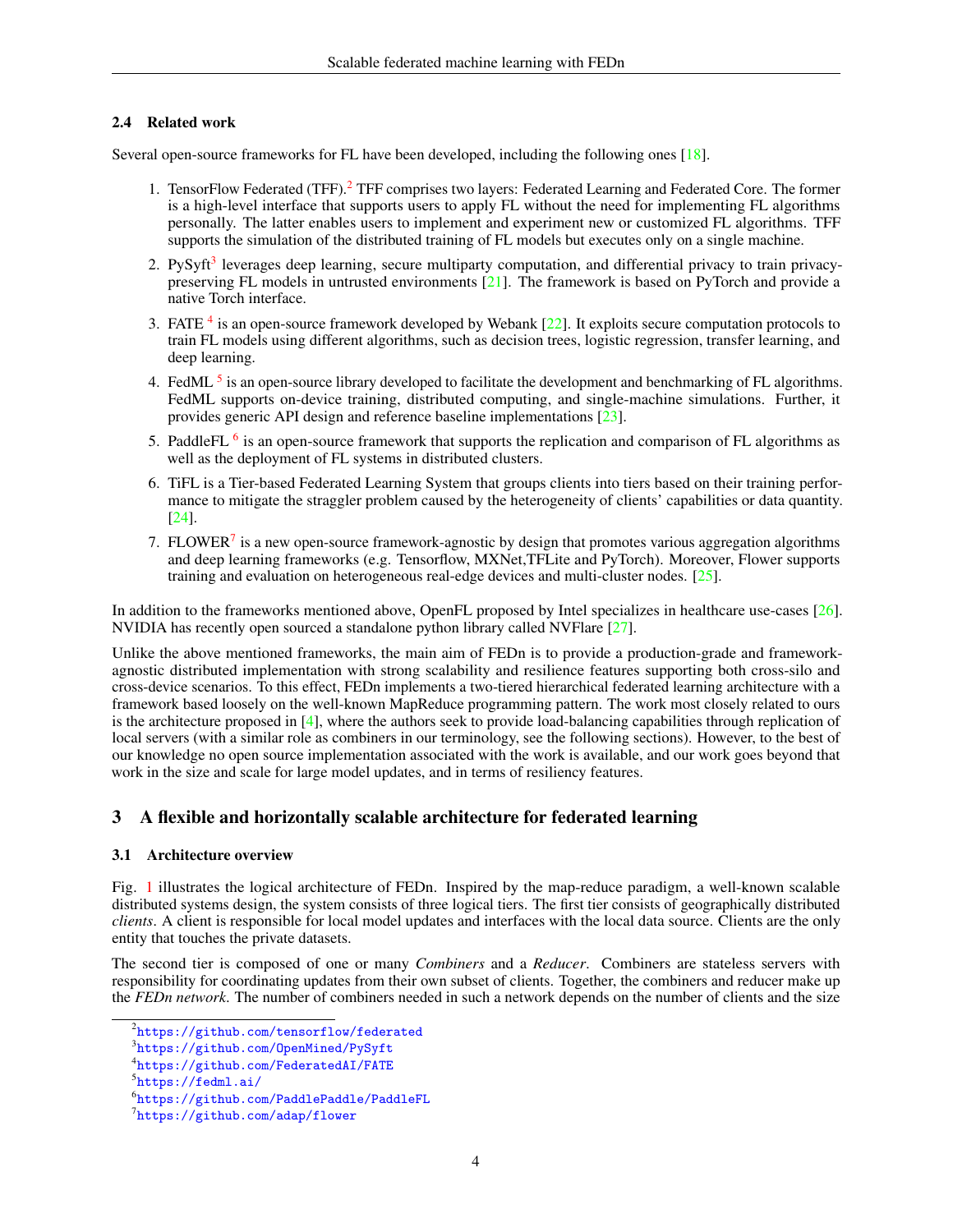

<span id="page-4-0"></span>Figure 1: Overview of the computational model and logical architecture of FEDn. FL model training is organized in three logical layers, each populated by components with clearly defined roles. By scaling the number of Combiners we are able to meet communication demands imposed by a growing number of clients.

of models. Each combiner is responsible for producing a partial model update in a global round of federated training. The partial models are aggregations of model updates by the combiner's associated clients.

The key components of the third tier is the *Controller* and the *Discovery service*. The controller is responsible for coordinating the overall computation done in a global training round, for maintaining a trail of global models (model checkpointing), and to handle global state. The Discovery service component is responsible for receiving client connection requests and assigning clients to combiners in the network.

More details on the architecture and implementation can be found in the the online documentation at https://scaleoutsystems.github.io/fedn/.

### 3.2 Design pattern for implementing FL schemes in FEDn

All algorithms supported by FEDn should be able to scale horizontally to meet increasing load on the aggregation servers. For this reason, a user wanting to implement a custom FL scheme in FEDn does this by a) implementing the combiner lever aggregate function (aggregate partial models), b) implementing the Reducer level aggregation function (reduce combiner level models into a global model) and c) implement the global round controller. For each of these, abstract classes define the interface. The default scheme in FEDn employs FedAvg on both the combiner and reducer level resuling in hierarchical FedAvg. While this model may seem restrictive, in practice it enables a large space of possible schemes (for example by simply grouping combiner models on the reducer level, a wide range of ensemble strategies could be achieved).

### 3.3 Implementation of the FEDn network

Fig. [2](#page-5-0) shows a schematic of the key components of the software. The central communication protocol between clients and combiners is built using Google Protocol buffers  $[28]$  and gRPC  $[29]$ , a popular framework for remote procedure call (RPC). The main reason for this technology choice, apart from high-performance, is that it allows for a great deal of flexibility in the language choice when it comes to implementation of clients. This is important since clients may need to run in resource constrained systems, or on edge devices with special hardware and software environments.

### 3.3.1 Combiner

The Combiner (CB) is a stateless gRPC server whose main role is to coordinate client updates and to aggregate model updates from a given subset of clients. During a model update round, each combiner operates completely independently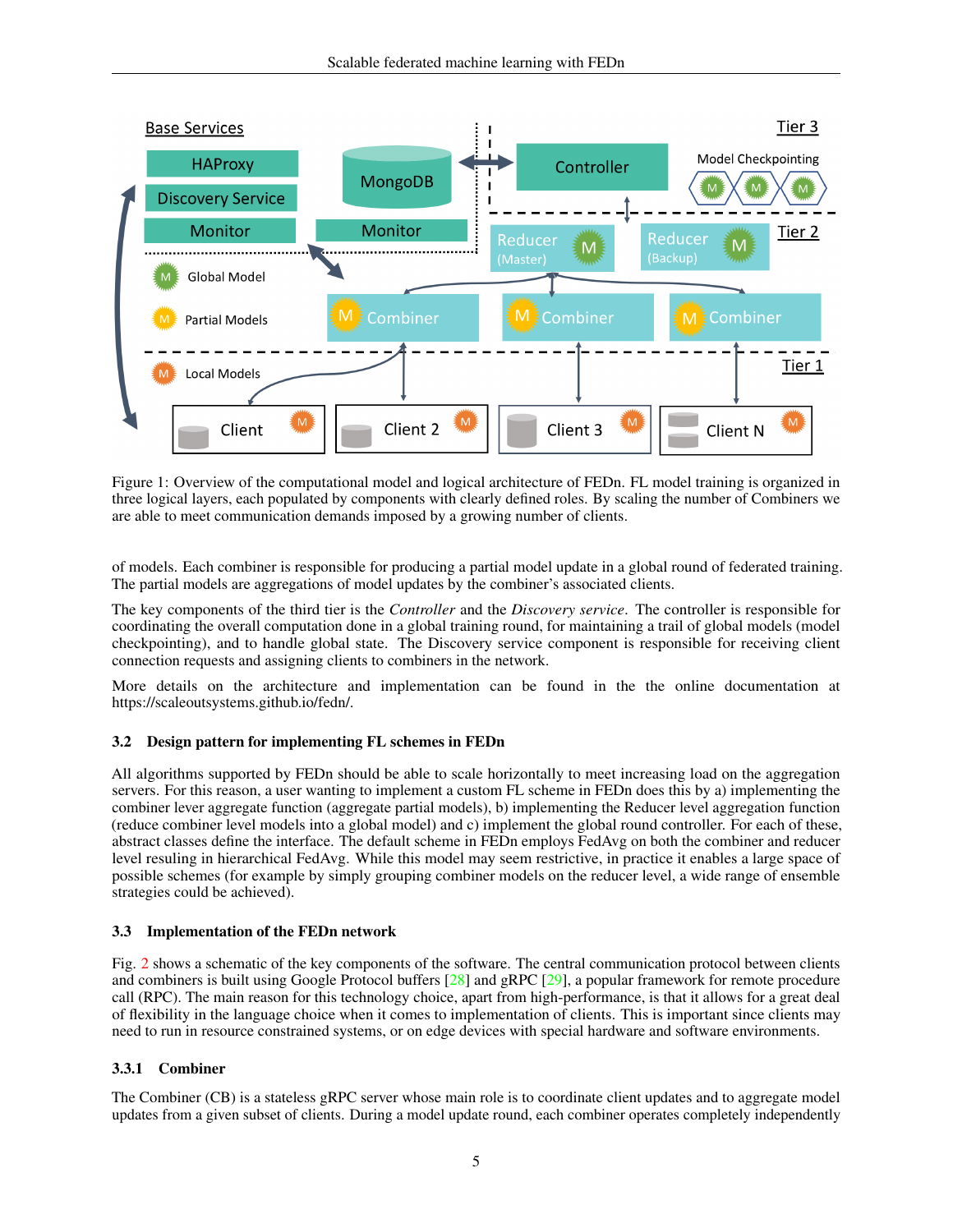

<span id="page-5-0"></span>Figure 2: Implementation of FEDn. FEDn provides functionality for status logging, monitoring and visualization of training progress. The current implementation uses MongoDB to store logs and state, and S3/Minio to store the global model trail, however the API allows for different storage backends to be added.

of all other combiners in the network. At any given point in time, the combiner works on one and only one partial model update. The fact that the combiner is stateless makes the network highly fault-tolerant – a combiner that becomes unresponsive can easily be replaced, and in the processes only model updates from its associated clients for that particular round is lost. It also results in a horizontally scalable network since there is no communication between combiners. The work done by the combiner scales linearly with the number of attached clients, and the total number of clients that can be supported by the network is directly proportional to the number of combiners.

### 3.3.2 Reducer

The reducer is responsible for implementing and executing a reducer protocol, combining all partial model updates computed by combiners into a single global model update in each round. FEDn supports use of multiple reducers running in active-passive mode. At any given time, one reduce is responsible for preparing the global model. In the current implementation, the reduce operation is implemented as a separate service that pulls partial model updates from the combiners via a gRPC stream and incrementally aggregates these updates. However, in general the reducer protocol can be extended to execute e.g. hierarchical reduce directly using combiners, or with a secure multiparty computation protocol (but this would affect scalability properties). The work done by the reducer is scales with the number of combiners (in a protocol-dependent manner, linearly in the current implementation) and is independent of the number of clients.

### 3.3.3 Clients

A client (CL) is the main worker in the system. It is an actor that runs on a local site or device and is able to directly access local private data. Clients join a network by asking the discovery service for a combiner assignment. It then connects to its combiner and receives training and validation requests, downloads the global model from the combiner, executes model updates and validations, and streams the results back to the combiner. At the initialization of a federated model, a *compute package* is prepared by the model initiator and uploaded to the Controller. When a client sends a connection request to the discovery service, it receives this compute package from the controller and stages it in its local execution environment. Two design objectives related to clients have been central when developing FEDn: 1) *ML framework and language agnostic.* To support a wide range of applications, we use a black-box execution model. Each invocation of either a model update or model validation task executes as a single-input single-output (SISO) program.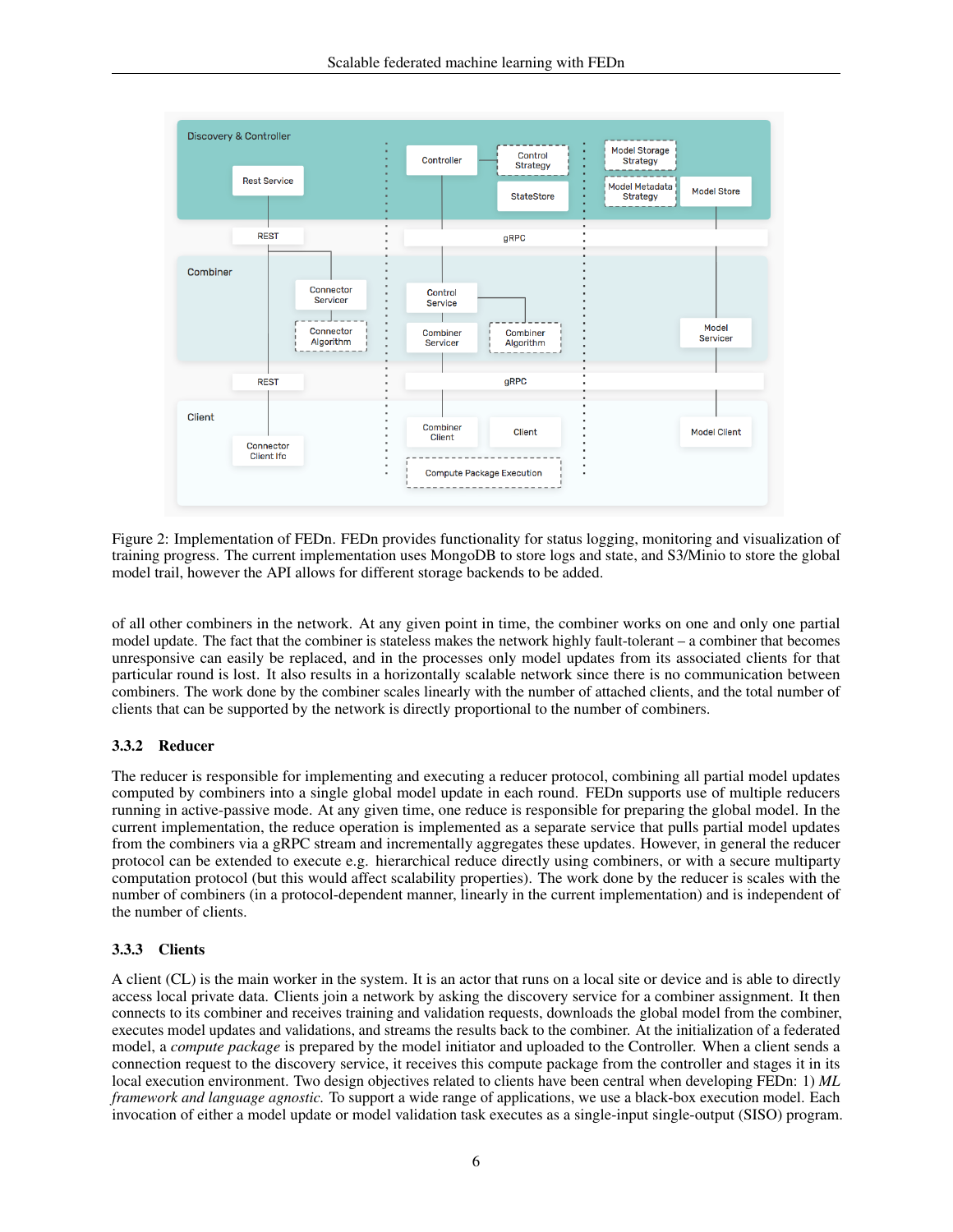The only requirement from the framework's perspective is that it knows how to serialize and deserialize the input and output. This allows for a ML-framework agnostic implementation and we currently support both Keras/Tensorflow and PyTorch out of the box (examples using both frameworks are provided in the Supplementary Manuscript). It also means that we cannot use any knowledge about the internals of the network for optimizations or fine-grained parallelism since the unit of computation is the complete model. 2) *No incoming connections allowed.* It should not be necessary to have any open ingress ports on the client host. This is a firm requirement in many production scenarios. A client is an gRPC client (Fig. [2C](#page-5-0)), which listens for messages on a unidirectional streaming RPC service endpoint on the combiner. Model updates are downloaded and uploaded to the combiner using a dedicated gRPC Model service (Fig. [2D](#page-5-0)). These services are responsible for chunking the binary large objects (model updates) and for data transfer using server streaming RPC and client streaming RPC respectively.

### 3.4 Controller Round Protocol

The controller implements a configurable round protocol. During each global round of training, the following sequence of events take place in the default implementation:

- 1. Ask all combiners if they can participate in the round using the *round participation policy*.
- 2. Set a deadline and ask all participating combiners to coordinate a partial model update.
- 3. Wait until all combiners report a completed update, or the round times out.
- 4. Check if the round should be considered valid by evaluating a *round validity policy*.
- 5. If the round is deemed valid, ask the reducer to aggregate all combiner partial models into the global model.
- 6. Ask combiners to coordinate *model validations* (optional).
- 7. Commit the global model to the model trail.

Global rounds are repeated as needed for model convergence. Several steps in this processes can be configured, hence altering the detailed behavior in a round. For example, the round validity policy can be used to enforce certain requirements on how many combiners need to be successful in a round for the global model to be updated (the default is one).

# 3.5 Resilience

The training process is able to recover robustly in the events of failures in the FEDn network. Resilience is vital for production grade federated machine learning. The strategy in FEDn is horizontal component replication at each tier.

The clients in the first tier can join and leave the framework at any time. If a client drops out during a round, its controlling combiner waits for a configurable amount of time (model update deadline), then proceeds with its next set of instructions. A client can simply rejoin at a later time. In practice the deadline is a parameter that should be chosen according to the training cost and balance risk of delays vs risk of missing model updates in a round. Future work will provide additional guidelines and support for choosing this system parameter.

For each client, discovery of combiners is dynamic. The available discovery service assign a combiner to each client. If a combiner becomes unavailable or have some issues during run time, clients get automatically reassigned to another available combiner.

The reducer component is responsible for the generation of the global model. In classical federated machine learning settings, a reducer can be viewed as a single point-of-failure. However, the FEDn architecture offers a horizontally scalable reducer setup with active-passive settings. At any given time, one reducer is responsible for the global model preparation to ensure consistency. In case of network disruption or other failures, a passive reducer becomes active and offer services. Here it is important to note that if a failure occurs during an active training round, the training process stops to avoid the risk of inconsistency in the models. The user can simply resume training from the last completed round. Supplementary videos demonstrating the resiliency of the framework can be found on the Scaleout YouTube channel<sup>[8](#page-6-0)</sup>.

Finally, all base services needed by FEDn also follow the same strategy of replication. The backend database, MongoDB can be deployed with high availability settings. Other services, discovery and monitors are all stateless units that can scale horizontally. All the replicated units can have a signal entry point using HAProxy [\[30\]](#page-13-18).

<span id="page-6-0"></span> ${}^{8}$ <https://www.youtube.com/channel/UCZVv30LFXMQUOswNDKuQpNA>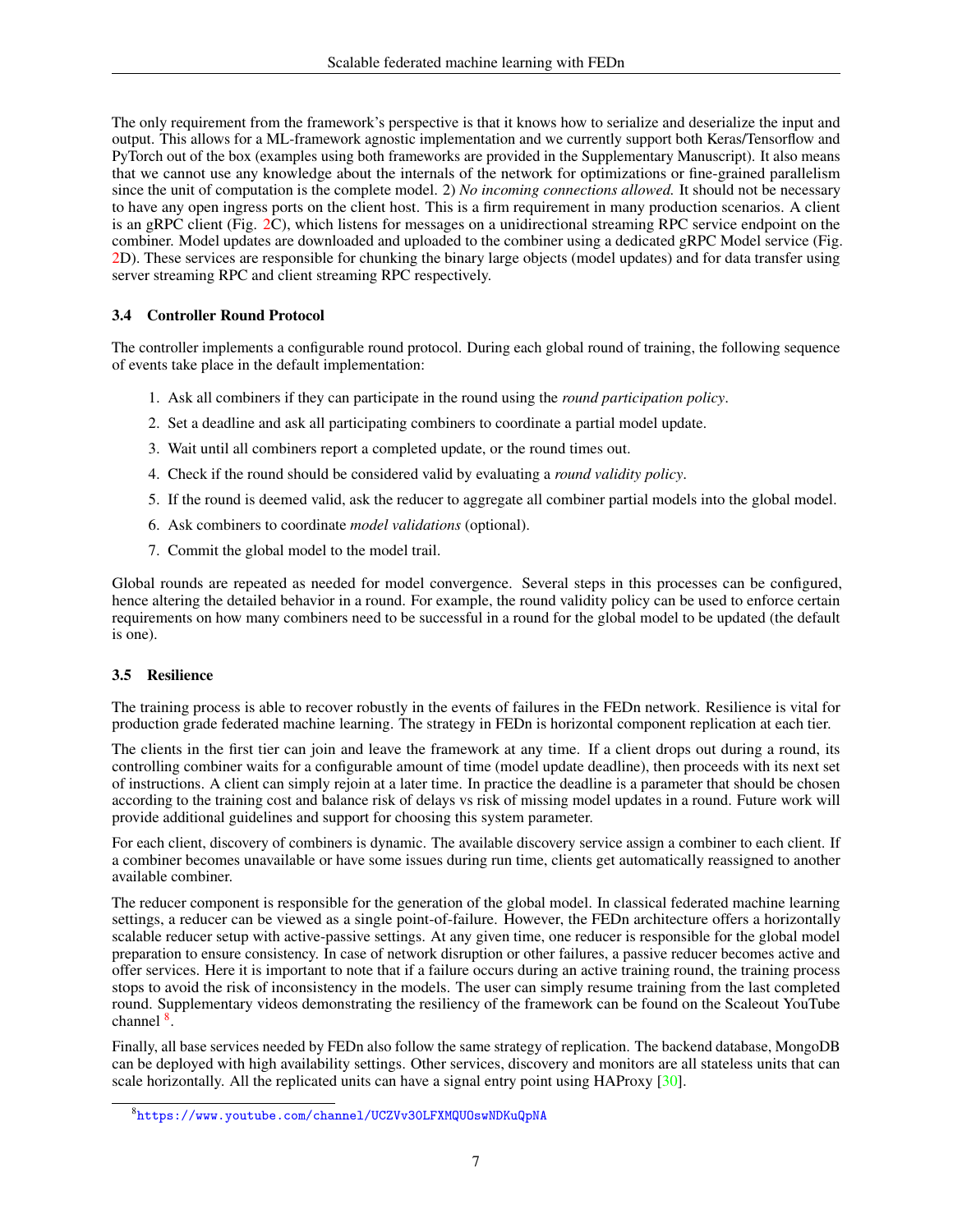# <span id="page-7-0"></span>4 Evaluation

To evaluate the performance and scalability of FEDn, we consider two use-cases: 1) a cross-silo natural language processing use-case and 2) a cross-device use-case based on digital human activity recognition. In the cross-silo case, we focus on the cost of a global round of federated training as a function of model size focusing on horizontal scalability and throughput in a geographically distributed setting. In the cross-device case, we benchmark single combiner performance with lightweight clients in the range of 100-1000 clients demonstrating framework implementation efficiency focusing on resource utilization. Taking together, our experiments highlight that the proposed architecture and implementation performs well for both these application classes. We stress that the goal of our evaluations is not to study the accuracy of the federated models as such, but rather to investigate how the cost of each global round depends on the problem class characteristic. With that said, it is important to ensure the correctness of the implementation. A convergence study and comparisons to a centrally trained model for the common CIFAR-10 benchmark dataset with a VGG-16 model and a PyTorch client is available at: https://github.com/scaleoutsystems/FEDn-client-cifar10-pytorch.

#### 4.1 Horizontal scalability for a geographically distributed cross-silo use-case

A central task in natural language processing (NLP) is the generation of word embeddings (representation models), i.e. representations of every word in a vector space, allowing words with similar meaning to have a similar representation. Large scale representation models such as Word2Vec [\[31\]](#page-13-19), Glove [\[32\]](#page-13-20), fasText [\[33\]](#page-13-21), Elmo [\[34\]](#page-13-22), and BERT [\[35\]](#page-13-23), have significantly advanced NLP in recent years.

Private companies or government agencies (e.g., banks, hospitals, and institutes), each own unique large corpora with specific information. These corpora might not be complete enough to individually train high-quality NLP tasks. These organizations may want to collaborate to build a unified model, but without sharing the contents of their corpora. FL thus holds large potential to advance NLP. However, the size of such models poses a challenge for FL systems due to the large data transfer requirements.

|  |  |  |  |  |  |  |  | Table 1: Model update size and number of parameters |
|--|--|--|--|--|--|--|--|-----------------------------------------------------|
|--|--|--|--|--|--|--|--|-----------------------------------------------------|

| 10 MB   | 50MB     | 00MR     | 200MB    | GB        |
|---------|----------|----------|----------|-----------|
| 2638895 | 13624335 | 27124335 | 54664335 | 273329135 |

<span id="page-7-1"></span>The purpose of this example is to demonstrate how the FEDn architecture enables large cross-silo use-cases by scaling the combiner network. We conducted experiments using the IMDB dataset with different model sizes (10MB, 50MB, 100MB, 200MB, 1GB). The model is generated using: 1) Embedding layer (max\_features = 20000, maxlen = 100, embedding size = 128), 2) Convolution (kernel size = 5, filters = 64, pool size = 4), 3) LSTM (lstm output size = 70) and the local training parameters per round are: 1 epoch, batch size 32 and ADAM as the optimizer. The different model sizes were generated by tuning the Embedding layer of the seed model, see the Table [1.](#page-7-1) For all experiments we used cloud computing resources from two clouds; SNIC Science Cloud, a Swedish National OpenStack cloud, and Amazon Elastic Compute Cloud (AWS EC2). All VMs are based on Ubuntu 20.04 Server LTS.

#### 4.1.1 Validation of FEDn training accuracy

As mentioned earlier, factors affecting convergence rate and thus the number of global rounds is an active research area out of the scope of this study. However, to demonstrate both the correctness of the FEDn implementation, we partitioned the dataset in 10 equal chunks, so that each client has 10% of the total dataset. We then compare four federated scenarios to centralized model training: 1) 2 clients for 50 rounds (1CB-2CL) 2), 5 clients (1CB-5CL) and 3) 10 clients (1CB-10CL).

The result in Fig. [3](#page-8-0) shows that FL in FEDn reaches the baseline centralized performance (horizontal line) as more clients (and hence more of the data) are used. In particular, federated learning achieves 87% accuracy for 10 clients (baseline accuracy 86% in this experiment).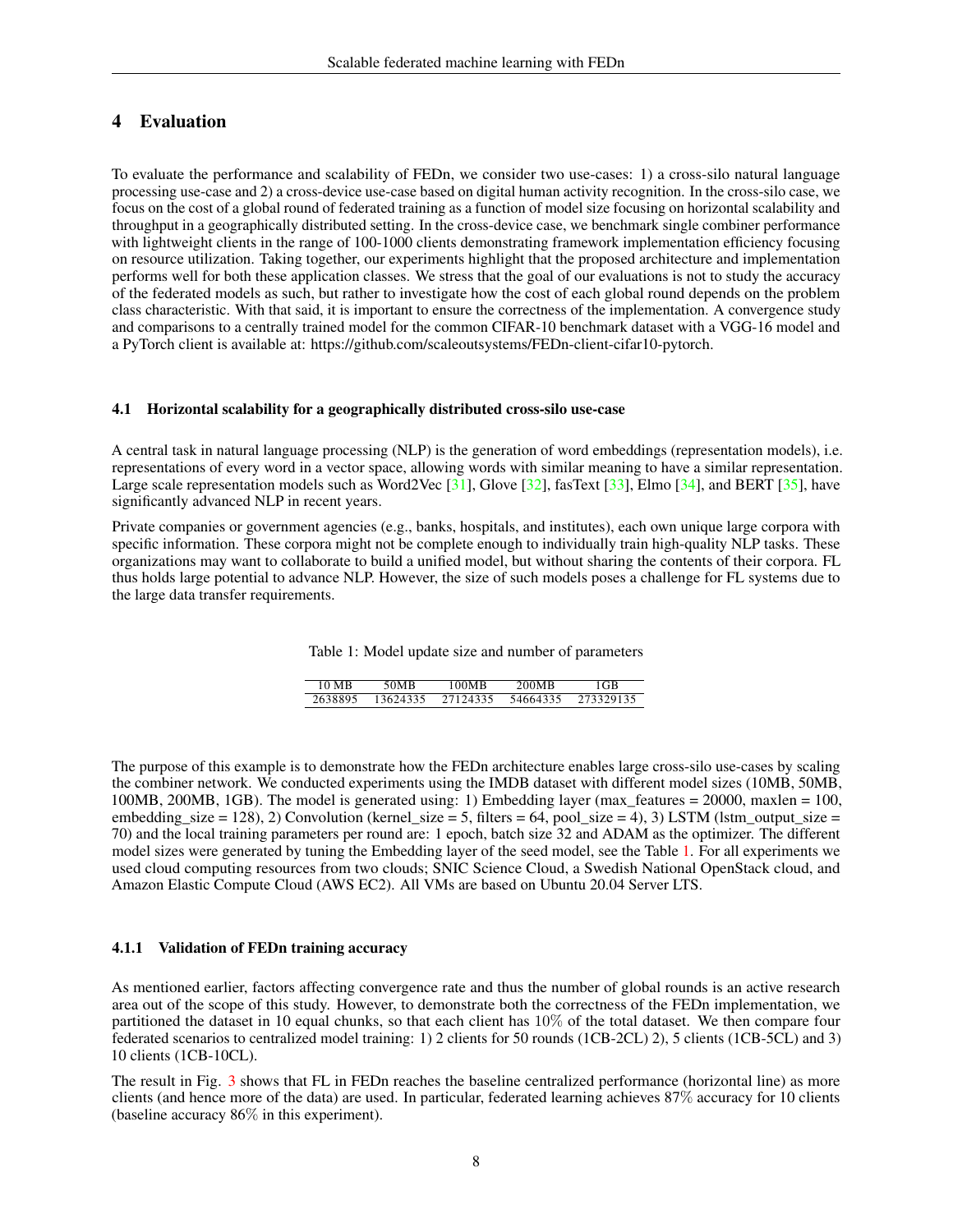

Figure 3: Convergence comparison on IMDB dataset in three different scenarios: 1) 1 combiner, 2 clients and 50 rounds 2) 1 combiner, 5 clients and 50 rounds, 3) 1 combiner, 10 clients and 50 rounds.

#### 4.1.2 The combiner round time scales linearly with model size

We first consider a FEDn network consisting of a single, high-powered combiner (8 core, 16GB RAM) in SSC with 48 connected clients, 12 8VCPU,16GB instances in SSC and 12*c5.2xlarge* instances in EC2 in the *eu-north* region and measure the average round time over 5 global rounds. Figure [4](#page-8-1) shows how the round time at the combiner is affected by increasing model size (orange bars). Since the model size affects both the training time at clients and the cost for data transfer and model aggregation, we show the mean training time for reference (blue bars).

<span id="page-8-0"></span>

<span id="page-8-1"></span>Figure 4: Combiner round times for increasingly large models (NLP downstream tasks).

As can be seen, for the smallest model (10MB) the round time is marginally higher than the client training time and the single combiner can comfortably support the 48 clients. As we scale up the model size, as expected we see an almost linear increase in round time due to the increased communication cost of transferring updates. At 200MB updates the overhead is almost 300s per round. To demonstrate the load balancing capabilities, we next deployed additional combiners for a total of 2 combiners (*200\_2CB*) and 4 combiners (*200\_4CB*). As can be seen, this scaling of the FEDn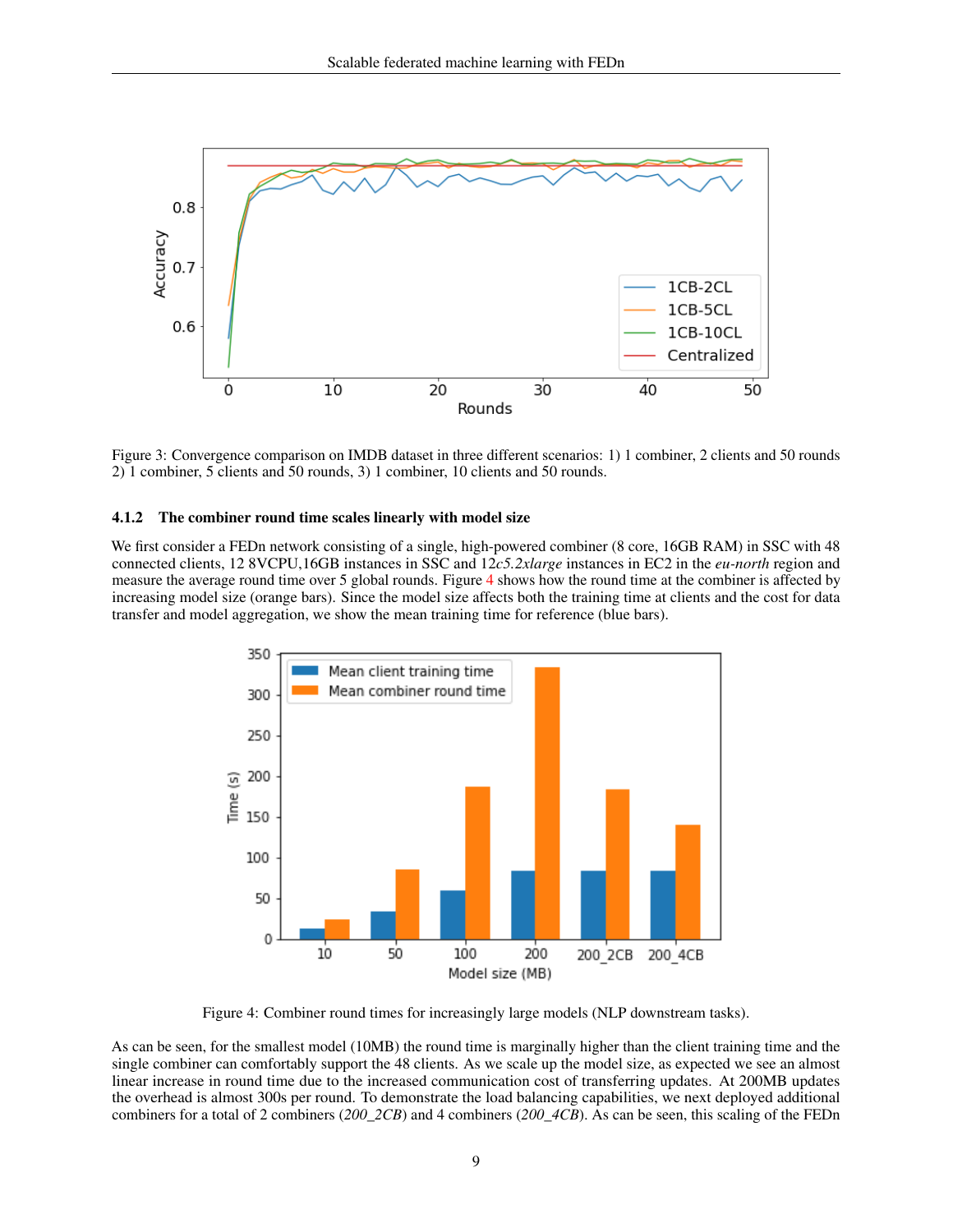

network is an efficient way to bring round time down by balancing work over more aggregation servers. To conclude,

<span id="page-9-0"></span>Figure 5: Geographically distributed horizontal scaling with 1GB model updates. Combiners are spread over 4 regions in AWS EC2 (A). This FEDn network accommodates 40 clients in this experiment, coordinating model updates of in total 40GB in each round (B).

Fig. [4](#page-8-1) shows that the mean combiner round time is to a large extent governed by the size of the model updates for a fixed number of clients, and that scaling the combiner network horizontally is an efficient way to reduce round time in this scenario.

#### 4.1.3 Multi-region horizontal scaling for large model updates

Next we conducted a large-scale geographically distributed experiment using the 1GB version of the model. We deployed a FEDn network with in total 4 combiners, each on a large server (c5.4xlarge, 16VCPU,32GB RAM flavor) in four regions of AWS EC2, eu-north-1 (Stockholm), eu-west-1 (Ireland), us-east-1 (N. Virgina) and eu-central-1 (Frankfurt). The combiners are illustrated with blue dots in Fig. [5A](#page-9-0) and clients with red dots (one dot per region, many clients per dot). The reducer is deployed on a c5.4xlarge instance in the Stockholm region.

We then conducted a weak scaling experiment, doubling both the number of clients and the number of combiners in three successive experiments by attaching 6 c5.2xlarge clients to each combiner, and measured the round time, see Fig. [5B](#page-9-0) 1CB\_6CL, 2CB\_12CL and 4CB\_24CL. As can be seen, the system is capable of accommodating 1GB model update transfers with growing number of clients at a near constant combiner network round time. However, as expected, the cost of the reducer, and hence the total round time, grows with the number of combiners. With this network configuration, a 4x increase in the number of clients led to a 2.0x increase in round time. This is in itself a good property, but also highlights an interesting aspect of sizing a FEDn network. In the final experiment we kept all 4 combiners fixed and allowed 16 more clients, 5 from eu-west-1 and 11 from eu-north-1, for a total of 40 clients, to connect to the combiners randomly, i.e. there is no guarantee that they will connect to a geographically close combiner (4CB\_40CL). As can be seen, there was capacity in the combiner network, and while the mean round time on the combiner level increased from 260s to 322s, a 1.6x increase in the number of clients only leads to a 10% increase in round time. This illustrates the nature of the map-reduce like architecture - it is important for overall throughput to optimize the ratio of clients per combiner and total number of combiners.

Zooming in on the detailed workload distribution, we see that the majority of time spent at clients are related to the actual model training, with roughly 11% overhead from downloading and sending models (Supplementary Material). Combiners spend on average only 3% of time aggregating weight updates (Supplementary Material), the rest is spent waiting for model updates and receiving and loading weights. The reducer on the other hand spends a comparatively large fraction of time downloading and loading models from the combiners (Fig. [6\)](#page-10-0). The reason for this is the fact that we fetch models sequentially after all combiners finish, while the combiner implementation overlaps data transfer with computation. We plan to improve this part of the reducer in future work.

Finally we note that in each round in our final experiment, we marshall (serialization, reading and writing to disk) and transport 40GB of data between clients and the FEDn network, at an average total throughput of 465MB/s. Taken together, our experiments demonstrate that the framework is capable of sustaining the workloads that can be expected for large-scale cross-silo applications.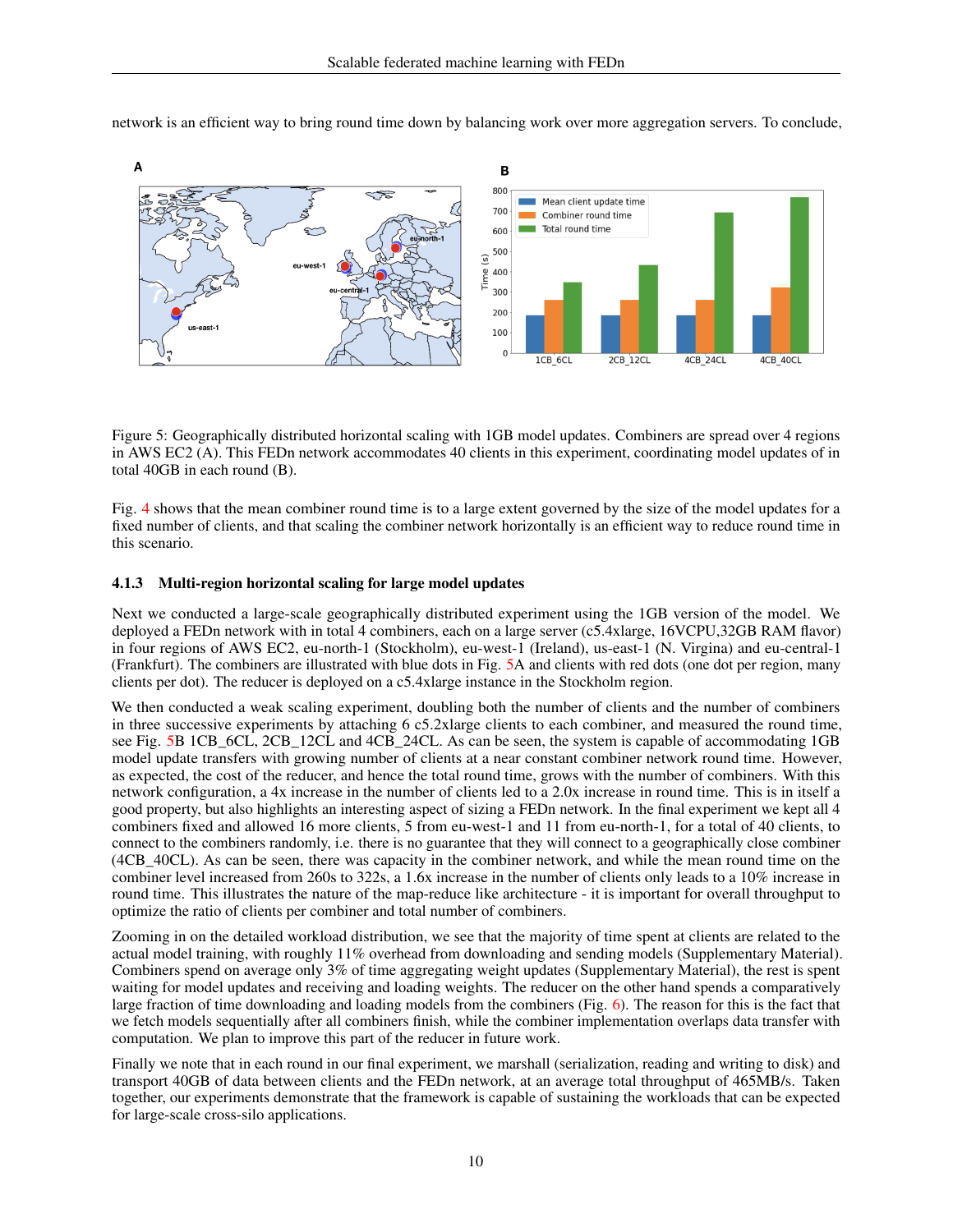

<span id="page-10-0"></span>Figure 6: Workload distribution for the reducer, numbers in percentages of total round time.

#### 4.2 Resource utilization for a cross-device use-case

Daily human activity recognition (DHAR) is a challenging research areas with impact on different sectors such as the health care system [\[36\]](#page-13-24), e.g. medical diagnosis, rehabilitation, and elderly care, and energy efficiency [\[37\]](#page-14-0). DHAR leverages data collected from various IoT devices (sensors, mobiles, smartwatches, etc.) that are distributed in a smart home for machine learning, with the goal to understand and learn the person's daily behaviors [\[38\]](#page-14-1). However, it can be privacy-invasive to share data about different users' behaviors with third-party stakeholders, hence it is a promising use-case for federated learning.

We use the CASA dataset [\[39\]](#page-14-2) and a Long Short Term Memory (LSTM) model for human activity recognition to evaluate FEDn in a cross-device setting. The data has been collected from 30 different homes over a two month period from continuous ambient and PIR sensors distributed throughout the home, which contains 13956534 patterns, each pattern comprises a set of 37 features linked to different sensors, that represents the daily human activity (sleep, eat, read, watch tv,etc.) for one volunteer in each. The model architecture comprises of one LSTM input layer, four dense layers, and one output layer, with the aim to classify the output to 10 different user daily activities. The model has in total 68,884 trainable parameters and the size of the model is  $254KB$ . The local training parameters setting per round are, 1 epoch, 32 batch size and 0.01 learning rate with ADAM as optimizer. The same LSTM model has been used for all experiments presented in this section.

Fig. [7](#page-11-0) shows that a single large combiner can comfortably handle up to 1000 client connections in our experiments. We studied the round time as a function of the number of clients and observed a 2x increase in round time when the number of clients grow from 200 to 1000. This illustrates the communication efficiency of the combiners.

#### 4.2.1 Resource-constrained combiners

In a fog/edge scenario it is not always possible to rely on the type of high-powered resources we used in the previous section. Here we conducted a vertical scaling study to study the overall resource cost-benefit trade-off for hosting the framework. We conducted experiments where 600 clients were allowed to connect to different combiner configurations with varying resource constraints. Figure [8](#page-11-1) shows FEDn workload distribution over both combiner and clients while training. From the left barplot, we see that the FEDn core components do not require high-end specialized resources for operational tasks. In fact, while the percentage combiner workload using one large combiner (29.20 %) is lower than with one small combiner (38.70%), the FEDn core components still work reliably also in the case of a resourceconstrained environment. Moreover, the figure illustrates that by replicating small combiners, the overall workload is subdivided resulting in improved performance and efficiency over a single large combiner. The experiments also illustrate that by adding more constrained-resources (small combiner), the framework performs better and better, together with increased robustness from replicated services. In fact, three small combiners perform better than a single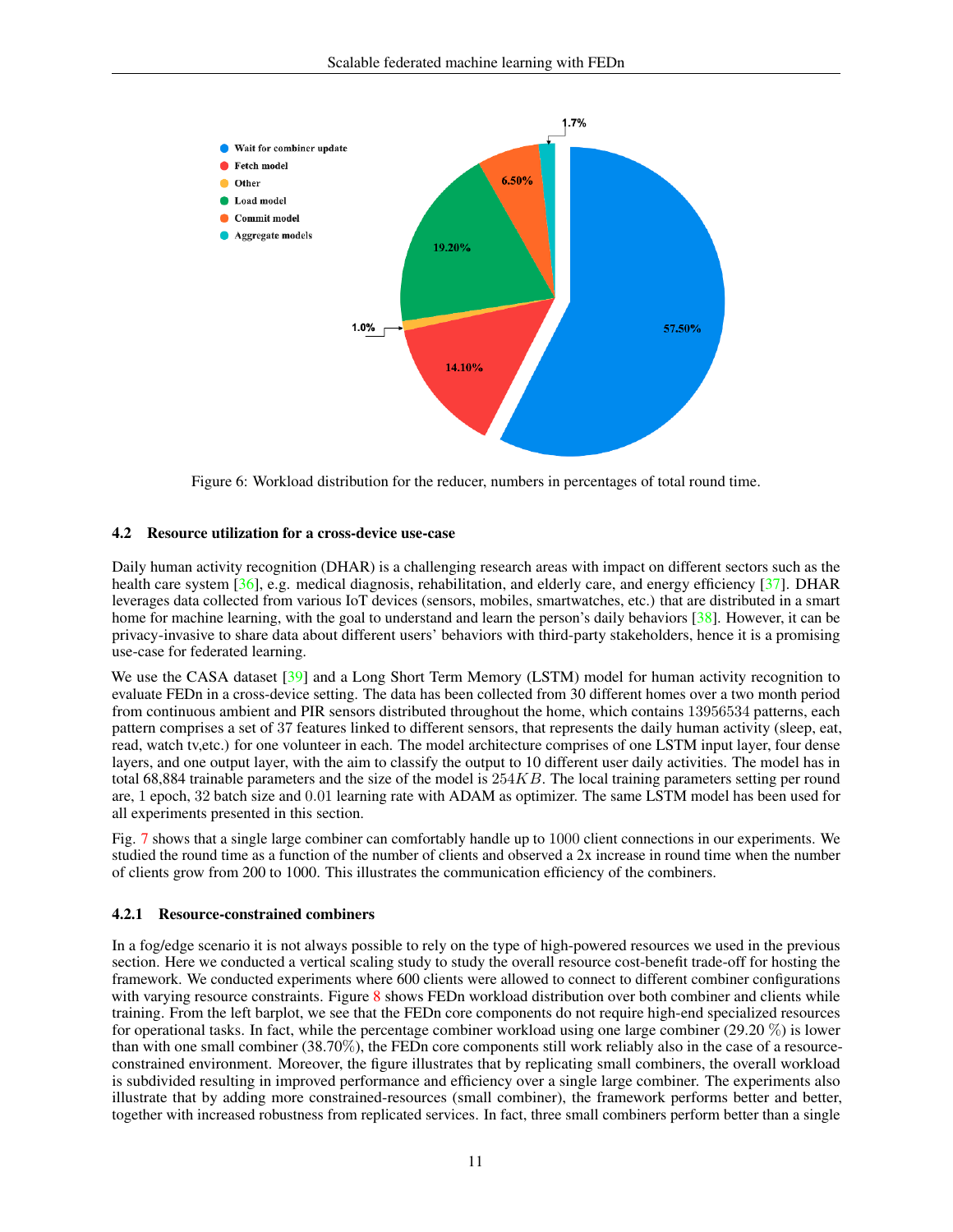

<span id="page-11-0"></span>Figure 7: Round time as a function of number of clients for a single large combiner. A 5x increase in number of clients only leads to a 2x increase in round time.

large combiner. This result again helps to better estimate the deployment budget and also highlights the flexibility in terms of deployment strategies and effective utilization of resources of the framework.



<span id="page-11-1"></span>Figure 8: The left panel shows the FEDn workload distribution over combiner and clients and the communication between them for different combiner flavours and configuration. The right panel shows client training time distribution and the fraction of time used by the clients to download, train, and upload, the model respectively.

The pie chart in Fig. [8](#page-11-1) shows the combiner's overall workload distribution during the federated training process. The blue color in the pie chart represents the time taken by the clients during the course of the federated training (85.4 % of the total execution time required to complete 20 rounds). As expected, the client-side consumed most of the time in the local training and model sharing processes, highlighting the relatively low overhead from the framework federation, even using low-cost hardware for combiners. Here it is important to note that, this distribution of the workload is highly dependent on the model size, model parameters, dataset type, and data size used to train local models at each client's side (as we saw in the previous cross-silo experiments).

The histogram chart shows the training time distribution amongst clients. We can see that a high number of clients accomplish the training process between  $8 - 27$  seconds and a small fraction falls between  $40 - 45$  seconds, which means that we observe some stragglers or communication delays during the execution. This illustrates that federated model training using the FEDn framework is highly efficient in its communication strategy and at the same time robust enough to manage unexpected behaviors that may happen during the training process. These features are essential to offer production-grade services in geographically distributed settings.

Cross-device federated training requires a framework that can manage high-throughput communication based on a very large number of devices, efficient processing to prepare partial and global models, and robust mechanisms to manage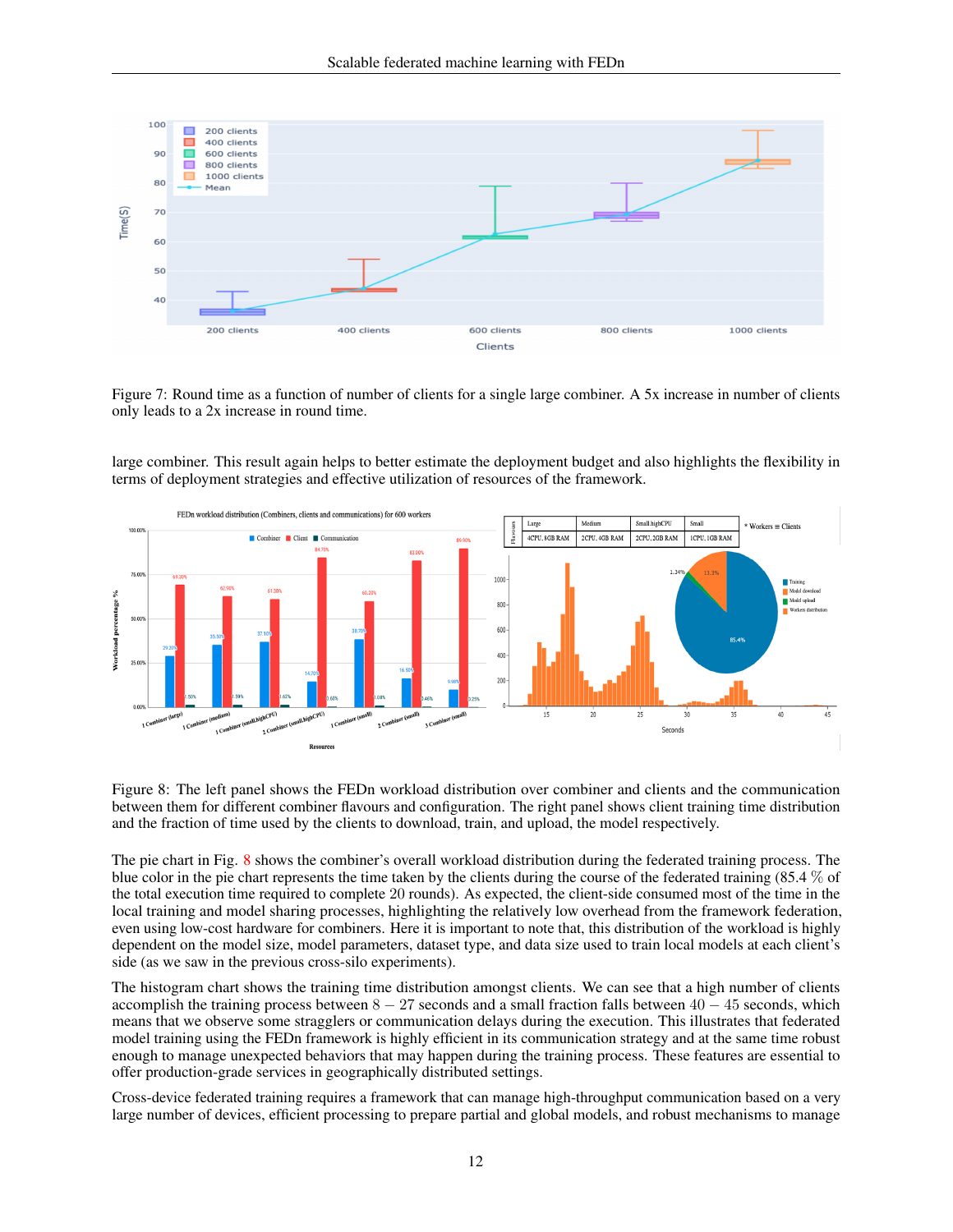devices with constrained-resources (low processing or communication capabilities). The presented experiments clearly illustrate that the framework is well-suited for cross-device federated learning.

# <span id="page-12-11"></span>5 Conclusion

In this paper, we have designed and developed FEDn, a lightweight, scalable, robust, and efficient framework that is vendor-agnostic both in terms of the underlying machine learning libraries and also the distributed infrastructure technologies. In this article, we present an in-depth performance analysis based on both large numbers of clients (cross-device) and large models (cross-silo), training federated models in real, heterogeneous distributed environments. Taken together, our results highlight that FEDn can sustain federated machine learning applications from many different application areas in production environments. Furthermore, the framework is based on a structured computational model, and it is our hope that it will be a useful framework also for researchers developing new federated schemes, allowing them to rapidly test ideas in real complex distributed and heterogeneous infrastructure environments.

### 6 Availability

FEDn is publicly available under the Apache2 license at [https://github.com/scaleoutsystems/fedn.](https://github.com/scaleoutsystems/fedn) The models and examples in this benchmark are available at <https://github.com/scaleoutsystems/examples>.

### 7 Acknowledgement

We acknowledge valuable discussions on the design with Daniel Zakrisson, Jens Frid and Stefan Hellander, and code contributions from Li Ju, Fredrik Wrede and Desislava Stoyanova. Funding has been provided by the eSSENCE strategic collaboration on eScience (Alawadi, Ait-Mlouk, Toor, and Hellander) and the Swedish Innovation Agency Vinnova grant. no. 2019-02819 (awarded to Scaleout Systems AB).

# References

- <span id="page-12-0"></span>[1] B. McMahan, E. Moore, D. Ramage, S. Hampson, and B. A. y Arcas, "Communication-efficient learning of deep networks from decentralized data," in *Artificial Intelligence and Statistics*, 2017, pp. 1273–1282.
- <span id="page-12-1"></span>[2] P. Kairouz, H. B. McMahan, B. Avent, A. Bellet, M. Bennis, A. N. Bhagoji, K. Bonawitz, Z. Charles, G. Cormode, R. Cummings *et al.*, "Advances and open problems in federated learning," *arXiv preprint arXiv:1912.04977*, 2019.
- <span id="page-12-2"></span>[3] J. Konečný, H. B. McMahan, F. X. Yu, P. Richtarik, A. T. Suresh, and D. Bacon, "Federated learning: Strategies for improving communication efficiency," in *NIPS Workshop on Private Multi-Party Machine Learning*, 2016.
- <span id="page-12-3"></span>[4] K. Bonawitz, H. Eichner, W. Grieskamp, D. Huba, A. Ingerman, V. Ivanov, C. Kiddon, J. Konecny, S. Mazzocchi, H. B. McMahan *et al.*, "Towards federated learning at scale: System design," *arXiv preprint arXiv:1902.01046*, 2019.
- <span id="page-12-4"></span>[5] M. J. Sheller, G. A. Reina, B. Edwards, J. Martin, and S. Bakas, "Multi-institutional deep learning modeling without sharing patient data: A feasibility study on brain tumor segmentation," in *International MICCAI Brainlesion Workshop*. Springer, 2018, pp. 92–104.
- <span id="page-12-5"></span>[6] Y. Liu, Z. Ma, X. Liu, Z. Wang, S. Ma, and K. Ren, "Revocable federated learning: A benchmark of federated forest," *arXiv preprint arXiv:1911.03242*, 2019.
- <span id="page-12-6"></span>[7] S. Boyd, N. Parikh, E. Chu, B. Peleato, J. Eckstein *et al.*, "Distributed optimization and statistical learning via the alternating direction method of multipliers," *Foundations and Trends® in Machine learning*, vol. 3, no. 1, pp. 1–122, 2011.
- <span id="page-12-7"></span>[8] E. P. Xing, Q. Ho, P. Xie, and D. Wei, "Strategies and principles of distributed machine learning on big data," *Engineering*, vol. 2, no. 2, pp. 179–195, 2016.
- <span id="page-12-8"></span>[9] M. Li, D. G. Andersen, J. W. Park, A. J. Smola, A. Ahmed, V. Josifovski, J. Long, E. J. Shekita, and B.-Y. Su, "Scaling distributed machine learning with the parameter server," in *11th USENIX Symposium on Operating Systems Design and Implementation (OSDI 14)*, Broomfield, CO, 2014, pp. 583–598.
- <span id="page-12-9"></span>[10] X. Li, K. Huang, W. Yang, S. Wang, and Z. Zhang, "On the convergence of fedavg on non-iid data," *arXiv preprint arXiv:1907.02189*, 2019.
- <span id="page-12-10"></span>[11] S. Caldas, P. Wu, T. Li, J. Konečnỳ, H. B. McMahan, V. Smith, and A. Talwalkar, "Leaf: A benchmark for federated settings," *arXiv preprint arXiv:1812.01097*, 2018.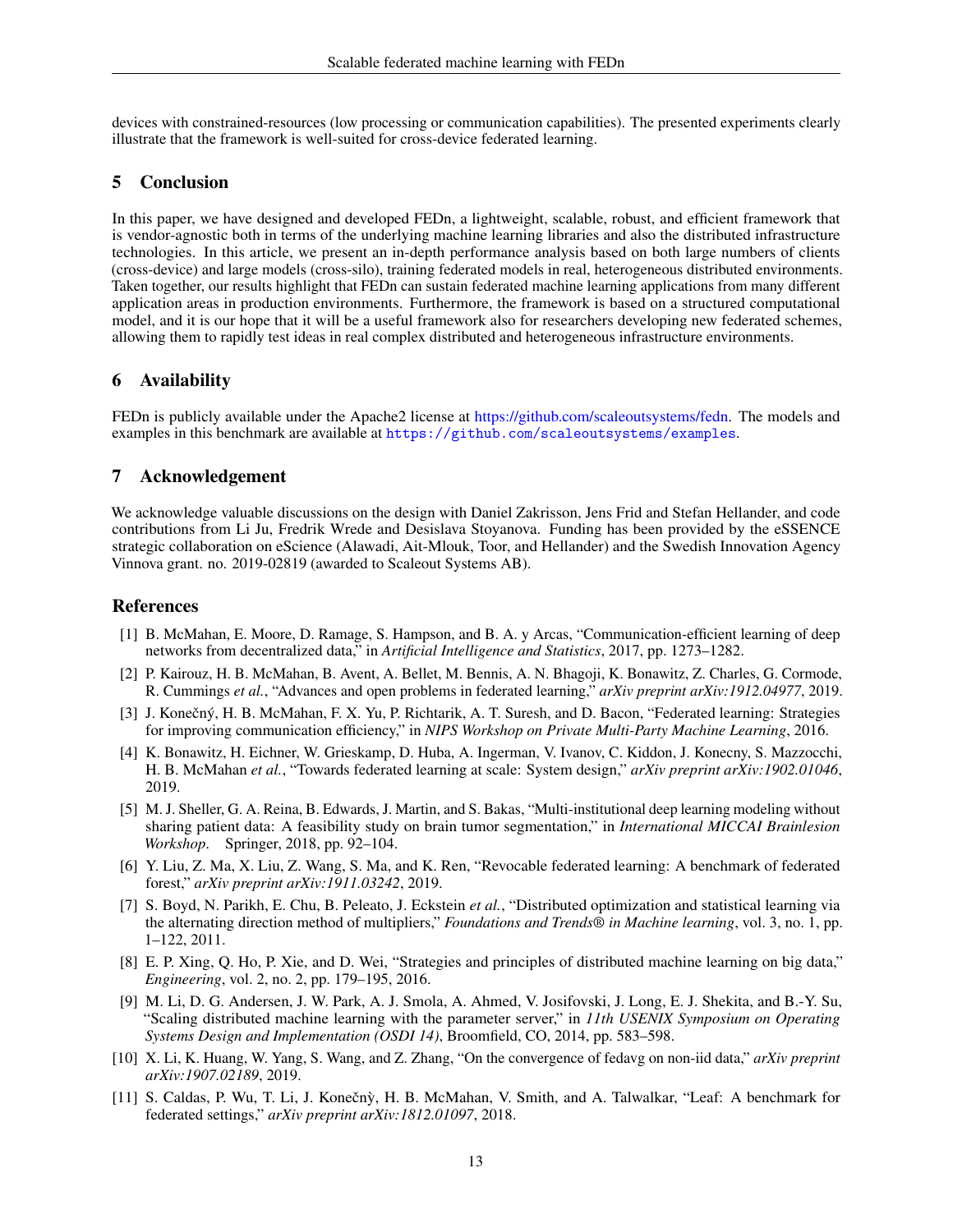- <span id="page-13-0"></span>[12] Q. Yang, Y. Liu, T. Chen, and Y. Tong, "Federated machine learning: Concept and applications," *ACM Transactions on Intelligent Systems and Technology (TIST)*, vol. 10, no. 2, pp. 1–19, 2019.
- <span id="page-13-1"></span>[13] Y. Wu, S. Cai, X. Xiao, G. Chen, and B. C. Ooi, "Privacy preserving vertical federated learning for tree-based models," *arXiv preprint arXiv:2008.06170*, 2020.
- <span id="page-13-2"></span>[14] S. L. Smith, P.-J. Kindermans, C. Ying, and Q. V. Le, "Don't decay the learning rate, increase the batch size," in *International Conference on Learning Representations*, 2018.
- <span id="page-13-3"></span>[15] K. Cheng, T. Fan, Y. Jin, Y. Liu, T. Chen, and Q. Yang, "Secureboost: A lossless federated learning framework," *CoRR*, vol. abs/1901.08755, 2019.
- <span id="page-13-4"></span>[16] J. Pang, Y. Huang, Z. Xie, Q. Han, and Z. Cai, "Realizing the heterogeneity: A self-organized federated learning framework for iot," *IEEE Internet of Things Journal*, 2020.
- <span id="page-13-5"></span>[17] M. Duan, D. Liu, X. Chen, Y. Tan, J. Ren, L. Qiao, and L. Liang, "ASTRAEA:: Self-balancing federated learning for improving classification accuracy of mobile deep learning applications," in *2019 IEEE 37th International Conference on Computer Design (ICCD)*. IEEE, 2019, pp. 246–254.
- <span id="page-13-6"></span>[18] W. Y. B. Lim, N. C. Luong, D. T. Hoang, Y. Jiao, Y.-C. Liang, Q. Yang, D. Niyato, and C. Miao, "Federated learning in mobile edge networks: A comprehensive survey," *IEEE Communications Surveys & Tutorials*, 2020.
- <span id="page-13-7"></span>[19] S. Halevi and V. Shoup, "Algorithms in helib," in *Annual Cryptology Conference*. Springer, 2014, pp. 554–571.
- <span id="page-13-8"></span>[20] M. Abadi, A. Chu, I. Goodfellow, H. B. McMahan, I. Mironov, K. Talwar, and L. Zhang, "Deep learning with differential privacy," in *Proceedings of the 2016 ACM SIGSAC Conference on Computer and Communications Security*, 2016, pp. 308–318.
- <span id="page-13-9"></span>[21] T. Ryffel, A. Trask, M. Dahl, B. Wagner, J. Mancuso, D. Rueckert, and J. Passerat-Palmbach, "A generic framework for privacy preserving deep learning," *arXiv preprint arXiv:1811.04017*, 2018.
- <span id="page-13-10"></span>[22] WeBank. (2018) Fate: An industrial grade federated learning framework. [Online]. Available: <https://fate.fedai.org/>
- <span id="page-13-11"></span>[23] C. He, S. Li, J. So, M. Zhang, H. Wang, X. Wang, P. Vepakomma, A. Singh, H. Qiu, L. Shen *et al.*, "Fedml: A research library and benchmark for federated machine learning," *arXiv preprint arXiv:2007.13518*, 2020.
- <span id="page-13-12"></span>[24] Z. Chai, A. Ali, S. Zawad, S. Truex, A. Anwar, N. Baracaldo, Y. Zhou, H. Ludwig, F. Yan, and Y. Cheng, "Tifl: A tier-based federated learning system," *arXiv preprint arXiv:2001.09249*, 2020.
- <span id="page-13-13"></span>[25] D. J. Beutel, T. Topal, A. Mathur, X. Qiu, T. Parcollet, P. P. de Gusmão, and N. D. Lane, "Flower: A friendly federated learning research framework," *arXiv preprint arXiv:2007.14390*, 2020.
- <span id="page-13-14"></span>[26] G. A. Reina, A. Gruzdev, P. Foley, O. Perepelkina, M. Sharma, I. Davidyuk, I. Trushkin, M. Radionov, A. Mokrov, D. Agapov *et al.*, "Openfl: An open-source framework for federated learning," *arXiv preprint arXiv:2105.06413*, 2021.
- <span id="page-13-15"></span>[27] NVIDIA. (2021) Nvidia federated learning application runtime environment. [Online]. Available: <https://github.com/NVIDIA/NVFlare>
- <span id="page-13-16"></span>[28] Google. (2008) Google protocol buffers. [Online]. Available: <https://github.com/protocolbuffers/protobuf>
- <span id="page-13-17"></span>[29] google. (2015) grpc protocol. [Online]. Available: <https://grpc.io/>
- <span id="page-13-18"></span>[30] HAProxy. (2013) Haproxy. [Online]. Available: <http://www.haproxy.org/>
- <span id="page-13-19"></span>[31] T. Mikolov, I. Sutskever, K. Chen, G. S. Corrado, and J. Dean, "Distributed representations of words and phrases and their compositionality," in *Advances in neural information processing systems*. Curran Associates, Inc., 2013, pp. 3111–3119.
- <span id="page-13-20"></span>[32] J. Pennington, R. Socher, and C. D. Manning, "Glove: Global vectors for word representation," in *In EMNLP*, 2014.
- <span id="page-13-21"></span>[33] P. Bojanowski, E. Grave, A. Joulin, and T. Mikolov, "Enriching word vectors with subword information," *Transactions of the Association for Computational Linguistics*, vol. 5, pp. 135–146, 2017.
- <span id="page-13-22"></span>[34] M. E. Peters, M. Neumann, M. Iyyer, M. Gardner, C. Clark, K. Lee, and L. Zettlemoyer, "Deep contextualized word representations," in *Proc. of NAACL*, 2018.
- <span id="page-13-23"></span>[35] J. Devlin, M.-W. Chang, K. Lee, and K. Toutanova, "BERT: Pre-training of deep bidirectional transformers for language understanding." Minneapolis, Minnesota: Association for Computational Linguistics, Jun. 2019, pp. 4171–4186.
- <span id="page-13-24"></span>[36] J. Qi, P. Yang, A. Waraich, Z. Deng, Y. Zhao, and Y. Yang, "Examining sensor-based physical activity recognition and monitoring for healthcare using internet of things: A systematic review," *Journal of biomedical informatics*, vol. 87, pp. 138–153, 2018.